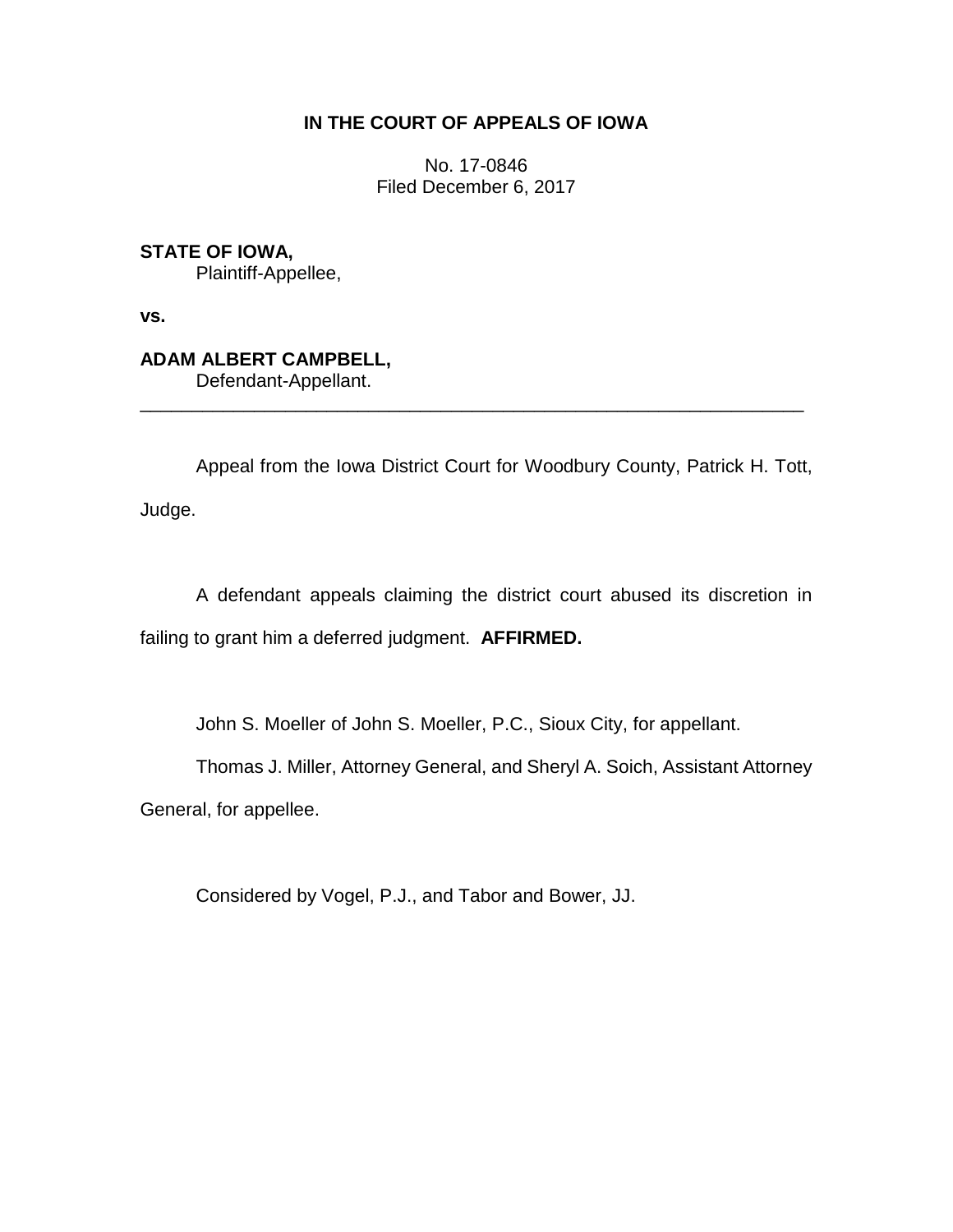## **VOGEL, Presiding Judge.**

Adam Campbell appeals claiming the district court abused its discretion in failing to grant him a deferred judgment. Because the district court's sentencing considerations were not clearly untenable or unreasonable, we affirm.

On April 28, 2016, Campbell was charged by trial information with conspiracy to possess with intent to deliver a controlled substance, in violation of Iowa Code section 124.401(1)(d) (2016); and a drug tax-stamp violation, in violation of Iowa Code section 453B.12. Campbell pled guilty to the conspiracy charge, was sentenced to a five-year suspended term of incarceration, and he was placed on probation for two years.

In determining the proper sentence, the district court should weigh and consider all pertinent matters, including the nature of the offense, the attending circumstances, the defendant's age, character and propensities and chances of reform. *State v. August*, 589 N.W.2d 740, 744 (Iowa 1999). We will disturb a sentence only upon a showing the district court abused its discretion. *State v. Garrow*, 480 N.W.2d 256, 259 (Iowa 1992).

The district court, in refusing to grant Campbell a deferred judgment, stated:

The defendant is requesting a deferred judgment in regards to this matter. And there are certainly certain factors which would support a request for a deferred judgment, primarily being a lack of a criminal record—prior criminal record, and the defendant's age, and otherwise his background. But there are also several factors that would weigh against a deferred judgment as well, the most significant those being the extent of the conspiracy that was involved here.

A review of the minutes and police reports would indicate that over eleven pounds of marijuana were seized on the date in question, and more than \$12,000 in cash was also seized. It would appear that it was an ongoing distribution of marijuana and not an isolated or single type of an event in question here. Under those

2